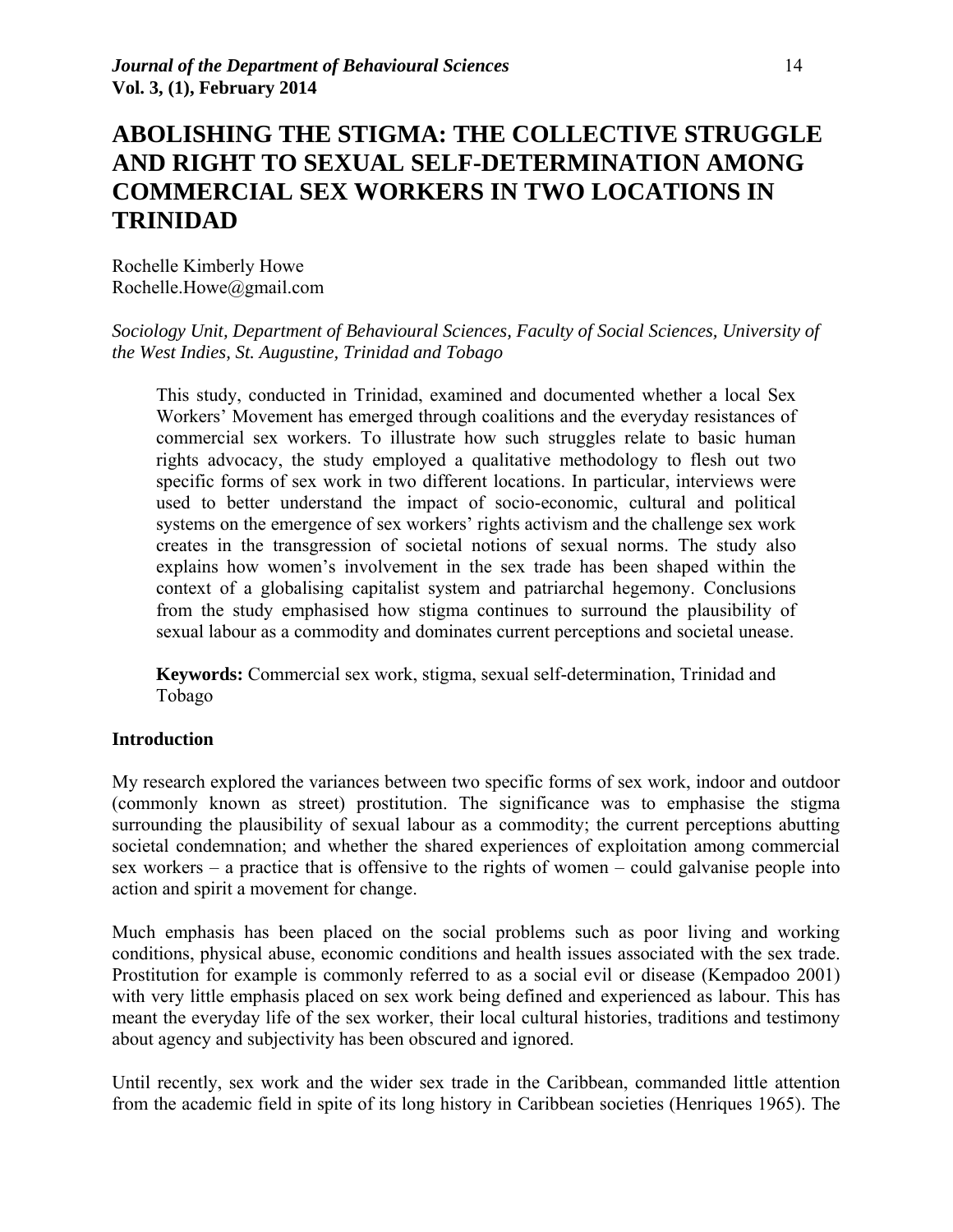## *Journal of the Department of Behavioural Sciences* 15 **Vol. 3, (1), February 2014**

references to sex work that did exist indicated that sex work played an integral role in the region's past, was inextricably tied to colonialism as well as the power and control exerted by European men over black women; and stood at the nexus of at least two areas of women's existence – as an extension of sexual relations (forced or otherwise) with (white) men as highlighted by Harvey Neptune (2007), and as labour (Kalm 1975; Del Omo 1979; Martins 1984; Beckles 1989; Morrissey 1989; Bush 1990).

According to Kempadoo (2001) sex work in the region emerged as an activity that provided material benefits. Indicatively, the global location of the Caribbean as a service centre and playground for wealthier nations and peoples positioned Caribbean sex workers. This location reinforced not only global gendered inequalities but also long-standing patterns of dominance and subordination between the North and the South; reflecting concerns expressed by Frantz Fanon since the 1960s about the region being the "brothel of Europe" due to the neo-colonial relationships established through the global tourism industry.

Yet what would happen to the sex industry if some of its shaping constraints were lifted? What if sex work itself was decriminalised and destigmatised and we no longer believed it toxic? These are some questions posed by Pat Califia (2000). Such thinking reflects the perspective of this paper which seeks not to pathologise or condemn working women or even men for taking up prostitution to make a living, but instead casts a critical eye on the sex trade and examines the experiences and perspectives of sex workers.

To make a strong case and justify the struggle sex workers endure and the entitlements they are so often denied, our understanding of sex workers must change. This change involves viewing sexual workers as actors in a trade; the providers of sexual labour; a social group whose lives and voices are commonly dismissed or ignored and a population whose perceptions and experiences are not understood (Kempadoo 2001).

The fact that sex work is a highly stigmatised activity and women who provide sexual services and labour the subjects of discriminatory, often criminalising policies, laws and ideologies creates difficulties for academics.

Pre-conceived notions – prejudicial stereotypes – remain rigid amongst a large sway of the population in Trinidad and Tobago. The stigmas often function as a means to silence and degrade those it targets, and strips them of any form of legitimacy (Pheterson 1998). This study treated "stigma" as the main macro-structural arrangement that inflicts oppression on an already subjugated group (women) and the collective consciousness they experience, given their shared subjective realities, to resist disempowerment and become primary agents of social change.

# **What is Sex Work?**

According to PANCAP's study conducted in 2009, "sex work" and "sex workers" are not legal terms in any Caribbean country. The terms were first introduced to the Caribbean in the early 1990s by COIN (*Centro de Orientación e Investigación Integral*) of the Dominican Republic and the Maxi Linder Association of Suriname; two institutions that complete out-reach and empowerment-work in their respective countries. In fact the most common terms used within the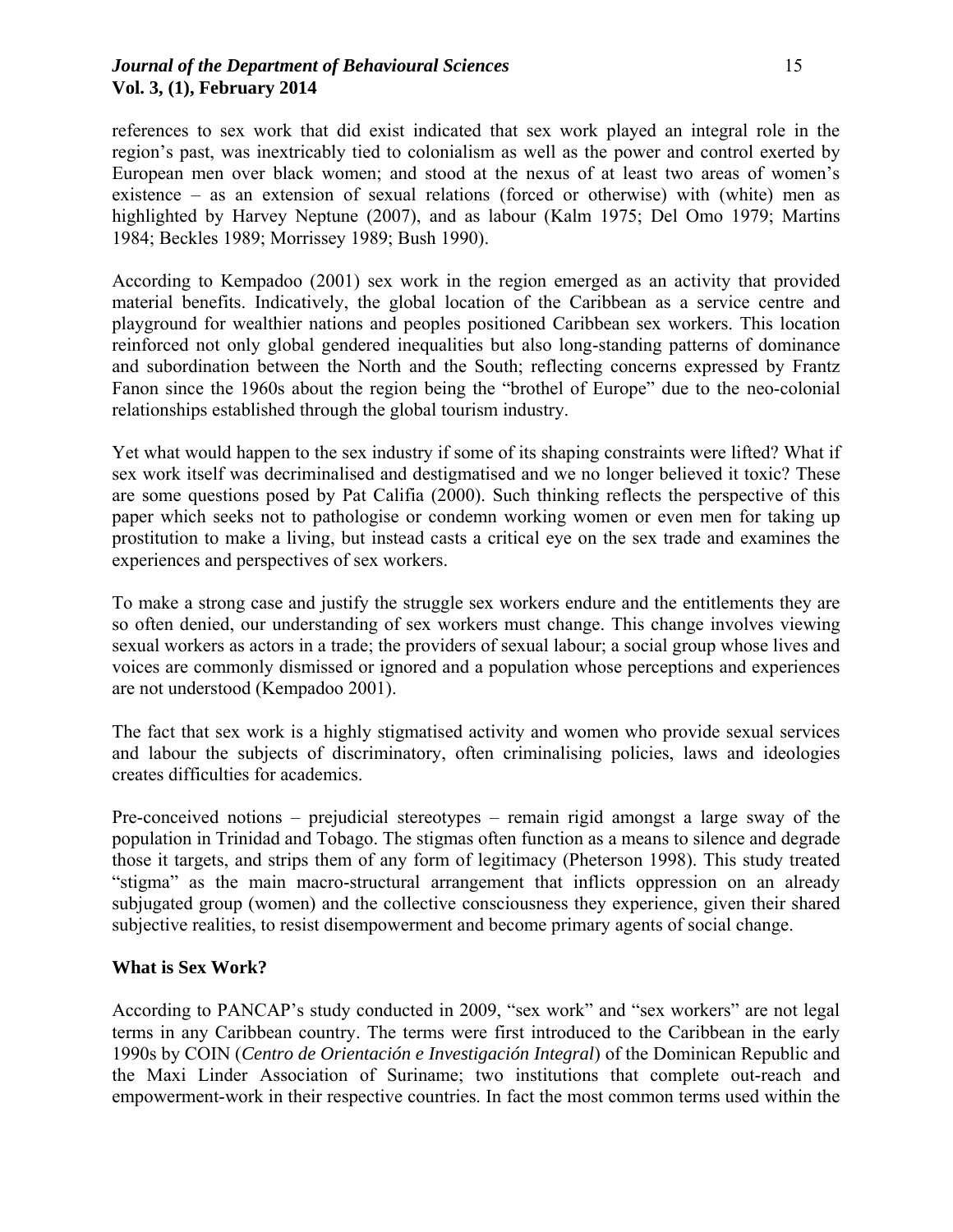#### *Journal of the Department of Behavioural Sciences* 16 **Vol. 3, (1), February 2014**

law, laws that date back to the late  $19<sup>th</sup>$  and early  $20<sup>th</sup>$  centuries, define the prostitute and prostitution as a woman engaging in common lewdness. Such definitions have been refined somewhat and are not confined by any specific gender (Akaloo 2009). Such laws left longstanding heteropatriarchal ideas that obscure female roles as the providers of sexual services and given this discriminatory classification activists have aimed at abolishing this idea and relaxing the myopic view by advocating for the sex trade as a legitimate form of labour.

Globally, the term prostitution carries a stigma that has been used to denigrate women and as a result it has been exchanged for the concept of "sex work" – a term coined by sex worker Carol Leigh – which allows for prostitution to take on a legitimate position, and also should allow for the elimination of the social ills detrimental to a worker throughout their period of employment. It is commonly understood that this new term protects practitioners "from stigma, abuse, and marginalisation that comes with the perception of prostitutes as against moral, sexual and behavioural norms of society" (CAFRA 2004). As such, researchers concluded that sex work could be defined as "a gainful income generating activity that involves an explicit exchange of sexual labour or services for material benefits" (Kempadoo 1999). This perspective focuses on the ways in which sexual commerce qualifies as work, involves human agency, and may be potentially empowering for workers (Carmen and Moody 1985, Chapkis 1997, Delacoste and Alexander 1987, Strossen 1995). Therefore, it holds that there is nothing inherent in sex work that prevents it from being organised in terms of mutual gain to both parties – just as in other economic transactions.

Most studies on commercial sex work tend to operate on opposite ends of the paradigm, either employing arguments that highlight the highly negative experiences of sex workers –. the uneven distribution of agency, subordination, and job satisfaction inherent within commercial sex work (Chapkis 2000, O'Connell Davidson 1998, Weitzer 2007a) – or at the other end, where they depict that sex work is not necessarily empowering but has the potential to be so (Weitzer 2009).

A sub-group of sex workers that is largely ignored in academic literature and often subjected to a variety of crude and positive stereotypes is that of the "kept" woman, which alludes to "an upper echelon type of prostitute" who engages in adulterous liaisons and a sexual-economic exchange with the invisible role of patron known as the "sugar daddy." According to E.D Nelson (1993) man's adoption of this role is thought to be strictly sexual. It is presumed to be interchangeable with other men who pay a "prostitute for sex." However, it is framed by both men and women as richer, and as more benevolent than that, given that supposedly the sugar daddy relationship is not always a cynical, sex-for-hire arrangement. These kept relationships are framed under an ideology of romantic love, allowing denial of the relationship as merely one of social or financial expedience. But these "kept" women may have several "patrons" or "sugar daddies" whose aid upkeeps her lifestyle and whose wealth makes her less conspicuous than your average streetwalker or "curb-crawler.

This transactional sexual liaison also extends to the region as highlighted in Christine Barrow's in-depth study amongst "at-risk" adolescent girls. She refers to a similar "sugar-daddy syndrome" involving "school-girls in unprotected sex with older men in exchange for brandname clothing, jewellery and other material goods, even food and basic necessities." She notes, "The principle motivation for the girls to enter these relationships is the receipt of money,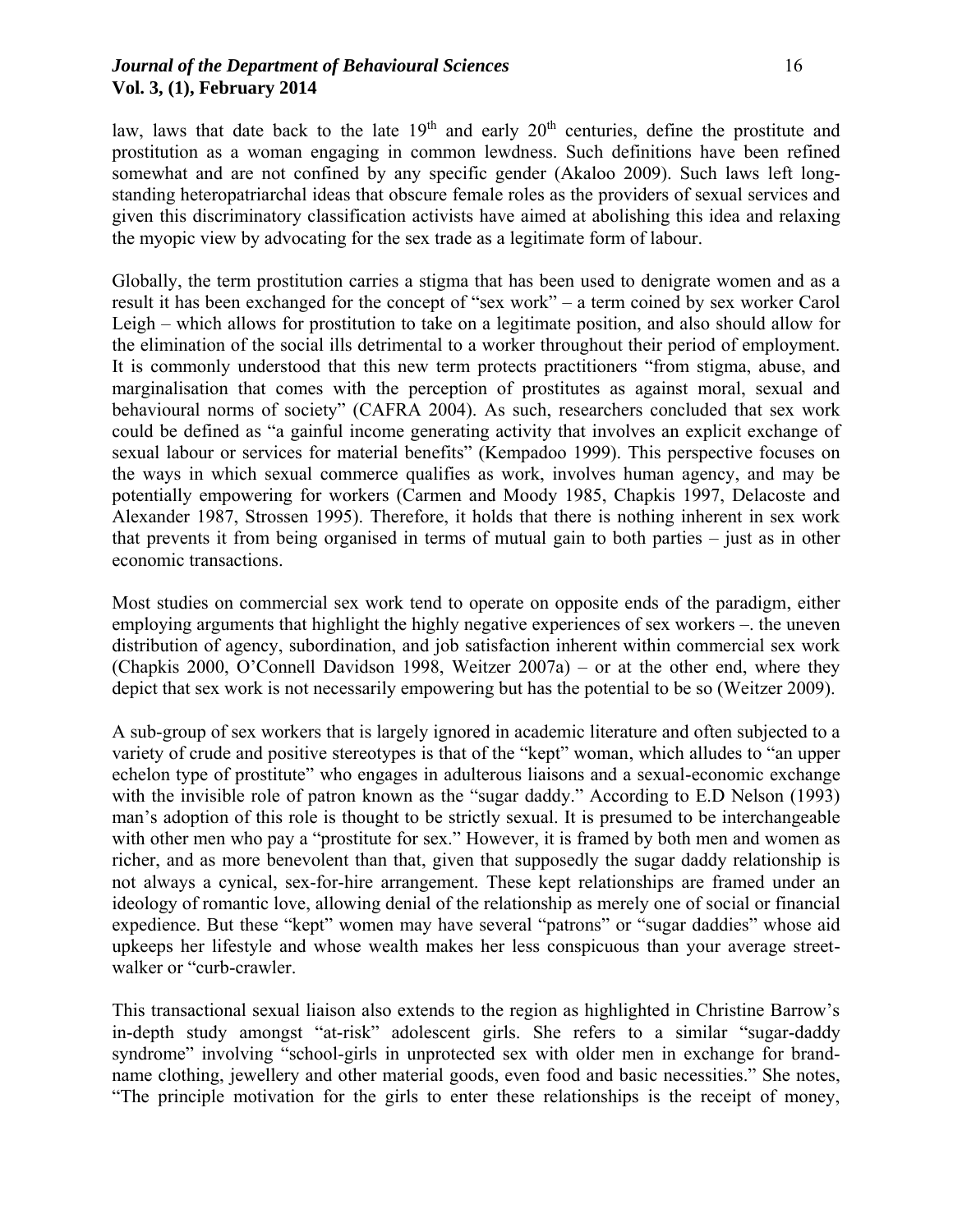## *Journal of the Department of Behavioural Sciences* 17 **Vol. 3, (1), February 2014**

material goods and financial security from the men involved, though they were also said to be attracted by the sex, the notoriety and the protection provided within these relationships" (Barrow 2005:64). This suggests that a thin line exists between what could be defined as sexual labour. The "kept" woman may deviate from the negative stereotypes of prostitutes but in a financial sense, it is essentially the same thing. It shows not all sex work has been historically denigrated, and not all sex work as prostitution is actually seen as some sort of normative prostitution.

Although this article primarily focuses on prostitution as the type of sex work that warrants discussion, apart from the "kept" woman Nelson exemplified, Weitzer (2009, 2007a) also introduced several under examined dimensions that aim to broaden and enrich our understanding of sex work.

The sex industry is a distinct occupational sector subjected to social control and discriminatory treatment. This is partially due to the fact that the laws of most countries push many aspects of the industry underground giving rise to the variegation of illicit activities surrounding the sector. On the heels of Kempadoo's definition (1999), commercial sex work could also include pornography, stripping and exotic or lap dancing, internet sexual services, call girls and escorts, gigolo or "rent-a-dread" services. For this article, all cannot be covered so the focus remains on prostitution – one specific type of sex work often associated with characteristics which are mostly determined by locale or third-party involvement.

Given that its social and psychological connotations are characteristic of women often associated with "whore," sex work is a term suggesting prostitution is not viewed as an identity but instead as an income-generating activity or form of labour for both men and women. If work is defined as a productive or operative activity or as employment in some form of industry, especially as a means of earning a livelihood, prostitution falls appropriately into place.

Our understandings of sex work need to undergo a shift to allow for a rethinking of the activity in terms of contracts, safety, improvement of working conditions and sex workers' ability to negotiate the different aspects of services they offer be they acts, rates and duration. This can help to support action about workers' rights: the right to work safely and in health; the right not to be raped, harassed or discriminated against; the right to associate with other workers for protection; and the right to dignity and integrity.

# **Methodology**

In the classic work entitled "Prostitution and Morality", Benjamin and Master (1964), remarked that "to study all or most facets of prostitution today, the investigator has no alternative but to go out and meet the prostitutes on their own varied grounds." This is a very hazardous and painstaking job that takes some social scientists many months and even years.

The task of collecting data and facts for scientific inquiry in order to understand the various facets of commercial sex work requires gaining entry into that "world." While much sociological research is quantitative, qualitative research can be useful for obtaining detailed, textured insights of the specific phenomenon in question. Within the context of prostitution, there was no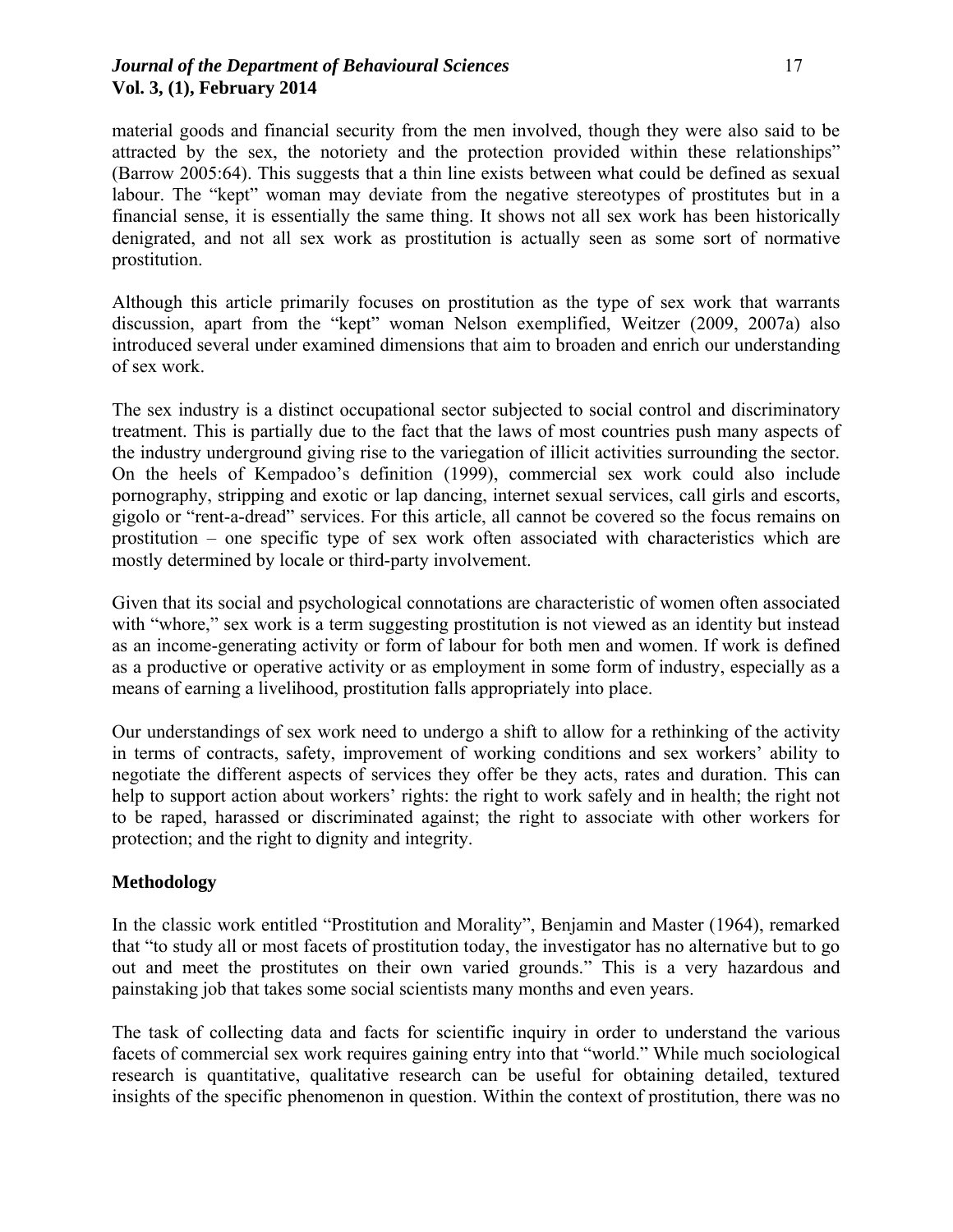## *Journal of the Department of Behavioural Sciences* 18 **Vol. 3, (1), February 2014**

other alternative but to contact the workers personally in their brothels – for the purposes of this study – the streets, or any other work space.

In order to provide a dynamic and contextualised picture of the research, the study recorded digital interviews. Within Trinidad and Tobago, there is no reliable data on the commercial sex work population, so by relying on proven snowball sampling techniques passage through this arena of the sex industry was made possible. As a close relative engaged in relations with a sex worker during her formative years, the author's personal history allowed access to this sector. As a gatekeeper, the relative provided safe access into these areas in which indirect methods were subsequently used to establish some form of rapport with the sample population. I was also accompanied on my visit with a family member to provide another layer of safety.

Only female sex workers were interviewed – in the confines of a vehicle for those interviewed on the streets, and on the grounds of the hotel for those interviewed indoors – and they were sampled based on the given space where they ply their trade, and the key role they play in its daily, or rather, nightly operations. The sample population was generated from two locations in West and Central Trinidad: Murray Street, Woodbrook – a well-known sex workers' area; and Dads Dan, a.k.a Santa Maria Hotel in Charlieville, Chaguanas, infamously regarded as an "entertainment centre;" it moonlights as strip club, brothel and hotel all in one.

These two areas were chosen on the basis of preliminary research conducted in these locales. Fieldwork enquiry involved semi-structured interviews with seven individuals consisting of six female prostitutes and one manager conducted over a period of five nights, amassing to approximately thirteen hours engaged in naturalistic participatory observation. The recorded interviews were later transcribed manually and uploaded as Windows Media Audio files. With the exception of the sole manager interviewed, all informants were paid One Hundred Dollars (TT\$100.00) for their time. The workers were paid because on average a half hour interview equated a loss from upwards of Three Hundred Dollars (TT\$300.00) for services rendered to a client.

With the dearth of data sources on commercial sex work in Trinidad and Tobago, utilising qualitative methodological approaches through incorporation of semi-structured interviews, and observation of the locales under study, provided primary data.

#### **Theoretical Framework**

The notion of prostitution throughout many societies is so tightly constructed that for years attempts to breakdown or rather redefine these otherwise impenetrable notions has proven futile. Undertaking the exploratory nature of this research allowed for the construction of an independent feminist "standpoint," allowing for an effective focus on the individual, her subjective experience and the task of emphasising issues of agency.

#### *Contemporary Feminist Theorising*

Contemporary Feminist theorising radically challenges and deconstructs established systems of knowledge by showing their masculinist bias and the gender politics framing and informing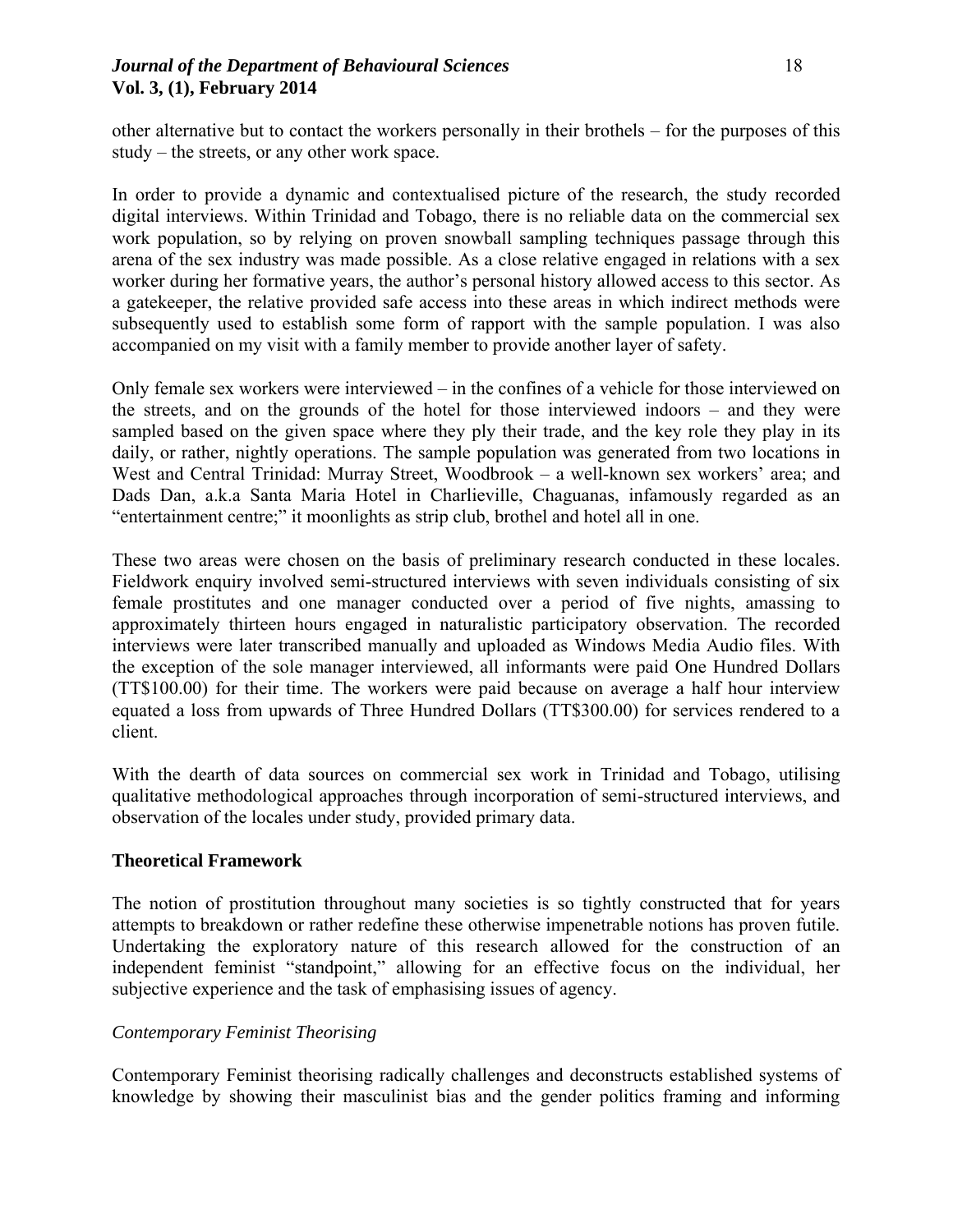#### *Journal of the Department of Behavioural Sciences* 19 **Vol. 3, (1), February 2014**

them. It also puts into theoretical perspective how gender in its relation to power invokes condemnation and stigmatisation of commercial sex work, and imposes on an individual woman's ability to freely explore, experience, and name her own sexuality lest she be labelled. Because commercial sex work is the deliberate attempt of men's perceived need and selfproclaimed right to buy and sell women's bodies for sexual use, prostitution operates under a system of male supremacy that is itself built along a continuum of intense feelings of power within a sexual context. This argument is based on the premise that the social behaviour of customers – in this context, men – does not reflect an interest in pleasing a woman but simply want to feel power over the "whore" who is by implication of her class and gender, someone beneath them. This inherent superiority of one sex and thereby the right to dominance is what has prompted the struggle amongst sex workers' advocates to reclaim and destigmatise the name (and the work itself).

This social behaviour perceived amongst customers, as the interview with one informant at Chaguanas depicted.

Imprisoned behind the barb-wired walls of "777," in solitude I sit on a bench awaiting Kimberly, whom Gary, her manager, sent for me. Within minutes, the outlines of skin the colour of ebony, appeared from beyond the guarded doors of the club. Tall and slender, dressed in a short, red, netted dress which exposes a nude body beneath, Kimberly makes her way towards me with a Carib and a small purse in hand. She seems dazed, and upon sitting and explaining the purpose she was dragged from work, she indicates that she's an extremely emotional person who cries frequently. She asks, "Are you going to make me cry? Because I just smoked some weed and I've been drinking beers whole night." The chatty, warm and inviting nature was appealing, most times matter-of-fact but appealing nonetheless. Though interrupted on several occasions, the end of the conversation was marred by contrived responses brought about by Gary's proximity to Kimberly. She was visibly put on edge, more hesitant and less relaxed than she was initially.

It's a tell-tale sign of how the opposite sex exerts superiority over women within the profession. Kimberly's demeanour attested to this as Gary's presence overshadowed the course of the interview towards the end. Her position within the community is indicative of how her profession is synonymous with the identity she holds. Within her short lifespan, she has been raped several times at gunpoint, barely escaped death to evade her rapists and sought assistance only from immediate family members as opposed to contacting the police. In spite of this she insists:

"Everybody knows I'm a hoe and I'm proud of it…in more ways than one. Nobody likes a prostitute, I don't know why, I guess its people's mind…they think like this. They get to walk the road free, with nobody watching them or saying anything about them. It's no one's fault, it's my fault, I accept that because I choose this life and I can't waste my time trying to change anybody. But I do believe I should do what I want with my body and I don't think people should tell me what to do and that's what everybody getting tie up with....I'm not using your body to do this, I am not using my friend's body to do this. I'm using my body, my strength, my night rest to do this and I feel I should just be able to walk the road in peace."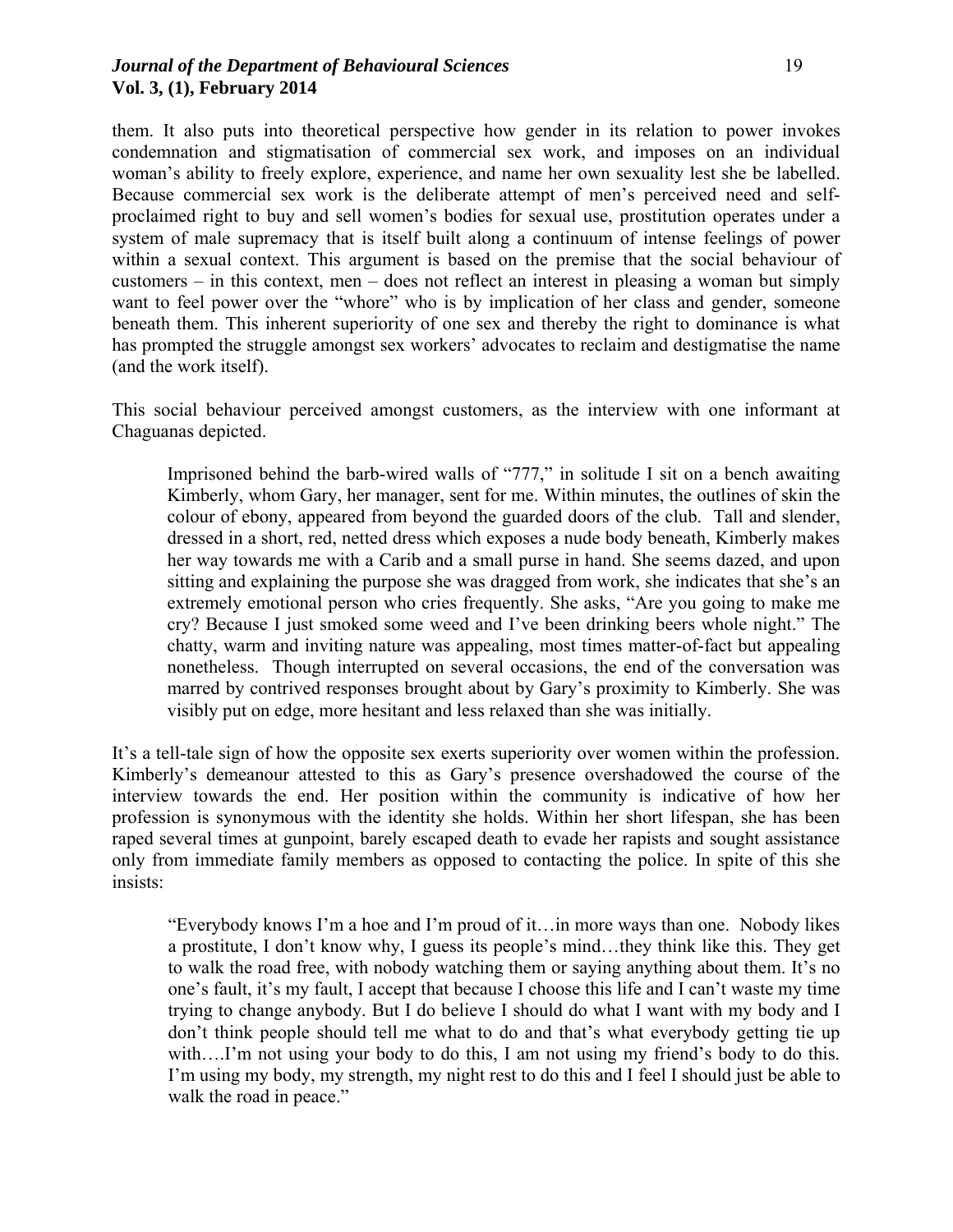The excerpt also alludes to the stigma surrounding the profession. Numerous accounts on the field highlighted the fact that sex work is commonly a highly stigmatised activity; and the women who provide sexual services and labour the subjects of discriminatory, often criminalising policies, laws and ideologies which often create difficulties for academics to persuade readers to dismiss any preconceived notions. According to Delacoste (1998) stigma represents an awareness of a defiled social construct, a mark of infamy or disgrace possessed by sex workers as a result of their engagement in the skin trade that defies the "normal" expectations/standards that categorises them as women within the society. As with Rachel, a 32 year old sex worker for whom the stigma hits a little close to home. She states:

"If yuh have any friend and they get to know what yuh doing, they look at you different, they say girl how you could do that, how you could sleep with different men on the same night. They look at you completely different and you just have less friends. Nobody would not really want to eat or drink from you, they would say you open to STD disease and all that. I had a couple of friends who found out what I was doing, and I no longer call them friends because they totally disagree with it and they don't really want to be around me since I'm doing this work. The females are mostly discriminating, but the males like you more once they know they could get what they want from you."

Stigma perpetuates a social identity that defines and sets them apart as stigmatised individuals and disavows any measure of respect that would allow for full integration within the social structure; as is depicted with Rachel, who becomes an outcast of sorts within her inner circle of friends. Upon discovery of her occupational stance, Rachel's colleagues synonymously identify her with this label and have seemingly ignored the individual they knew prior to unearthing this knowledge. In the same way gypsies occupy the outskirts of the societies to which they belong, sex workers are branded. This pushes the trade further underground as it is not a legitimate form of employment, making it virtually impossible to shed the stain and escape.

Jennifer, a 37 year old sex worker who has been plying her trade in and around the Woodbrook area for more than a decade corroborates how the stigma extends to familial relationships and society at large. She states:

"If somebody pass and see us at the side of the streets and say we live in Chaguanas, they don't even know if we liming in the casino, they don't know if we waiting on somebody, they would go back down in the village we living in and spread the talk that discriminating yuh one time."

Commercial sex workers are characteristically the stigmatised individuals that Goffman alludes to. Some have social constructs of themselves that defy the expectations/standards they are well aware of that categories them as women in society. They are also aware that this construct is a "defiling thing" to possess and as such engage in what Goffman termed *role distance* that perpetuates a virtual social identity that would accord them the respect which allows for full integration within the social structure. However, it is when sex workers no longer have a constructed social identity that differentiates them as "other," that defines and sets them apart from "normals" and as stigmatised individuals, that they create roadways out of this dilemma.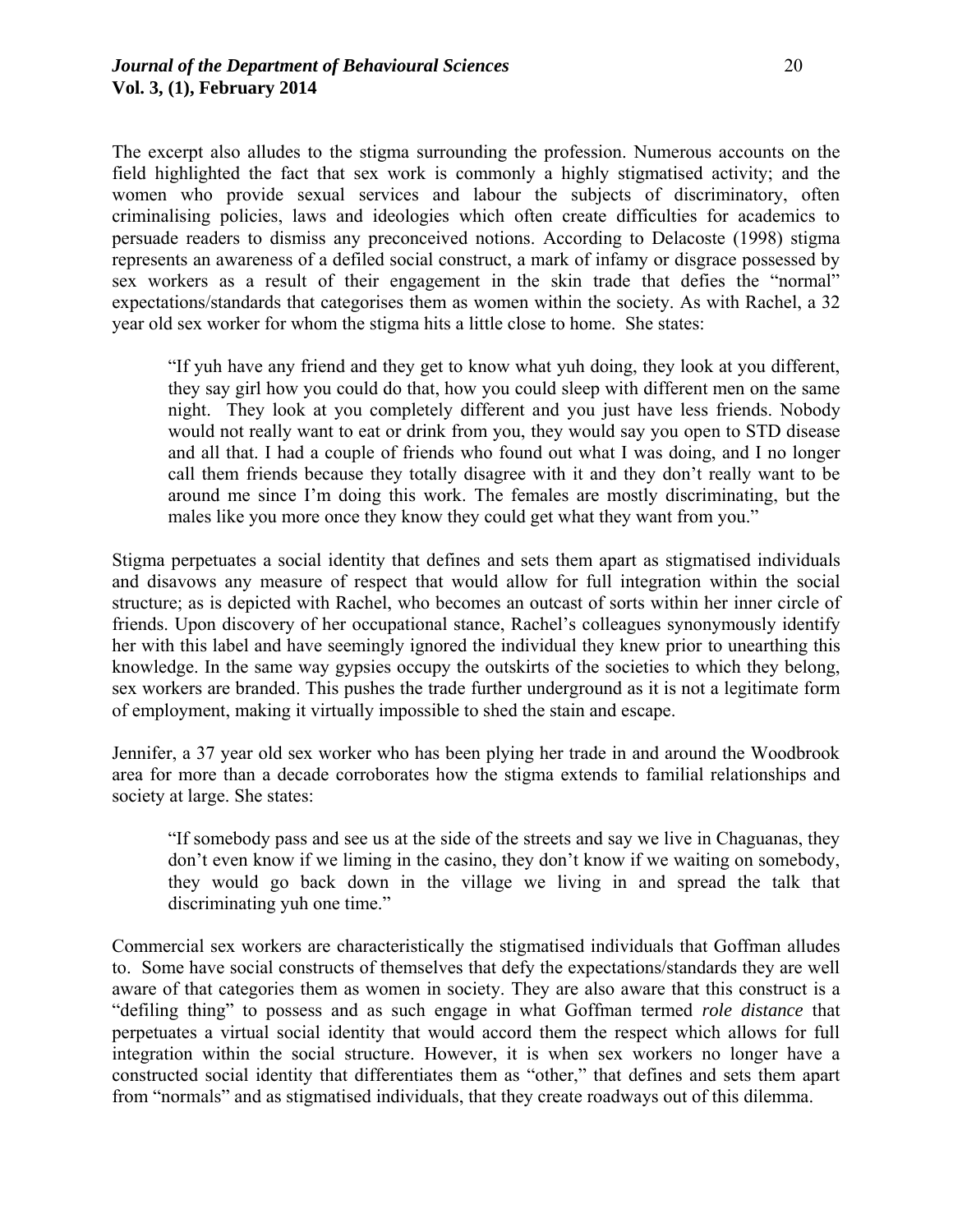It seems women vulnerable to the stigma are regarded with a denigrated status, silencing and stripping them of any form of legitimacy and opening them up to treatment as criminals, altogether dehumanising them and transforming human sexuality into a bestial force. Sex workers, along with other marginalised sections within the community, are identified as a vulnerable group in the Caribbean and specifically Trinidad and Tobago. The stigmas and discriminations at best cause and maintain such vulnerability. Oppression, not only controls the lives of sex workers but of all women and with a criminal status that encourages police harassment and abuse, rape, assault, lack of legal access to workers' rights, health care and benefits; it ensures that workers' remain in poor working conditions and that notions of sex workers' as disposable people are sustained.

These accounts detail how the concept of stigma results from a diversion away from societal norms. Our understanding must undergo a change in which they are viewed as one set of actors in the sex trade; the providers of sexual labour; a social group whose lives and voices had commonly been dismissed or ignored and a population whose perceptions and experiences needs to be centred upon if we are to make a strong case and justify the struggle sex workers' endure and the entitlements they are so often denied. Policies, conventions and activities still remain exclusively focused on eradicating trafficking and forced prostitution and do not actually deal with or offer any support for sex workers who are not trafficked (Kempadoo and Doezema, 1998). This largely negates recognition of the right to sexual self-determination and is thus a threat to the entire concept of women's human rights.

#### **Importance of Struggle and Recurring Themes**

Sex work to this day remains one of the few forms of employment for unskilled labourers within Trinidad and the reality is that "a lot of women are saying they don't necessarily want out of prostitution, as Kimberly earlier portrayed, but they want better conditions, some of which involve the lifting of laws that criminalise the work" (Kempadoo 2005). According to Michelle, another sex worker who is formally employed in security:

"Yuh doh WANT the money, yuh NEED the money…as it surpasses the minimum wage in the country by far."

The plight of many to earn above their means (i.e. gain financial independence), given prevailing economic conditions, paints the industry as a viable source of income and as long as the opportunity for paid intercourse remains hidden and stigmatised, the black-market sex economy is booming. According to Kempadoo (2005) although sexual-economic relations can be sites of both oppression and liberation for women, the social reality is that there are streams of empowerment through sex work. This also sheds light on the class differentials within the profession as exemplified through the concept of the "sugar daddy" and "kept" mistress. Studies have shown that empowerment is high or increases among those working in the upper echelons of the profession. This is associated with a range of structural factors which includes education, income, control over working conditions and client base (Weitzer 2009). As one study concluded, independent call girls generally enjoyed the "financial, social, and emotional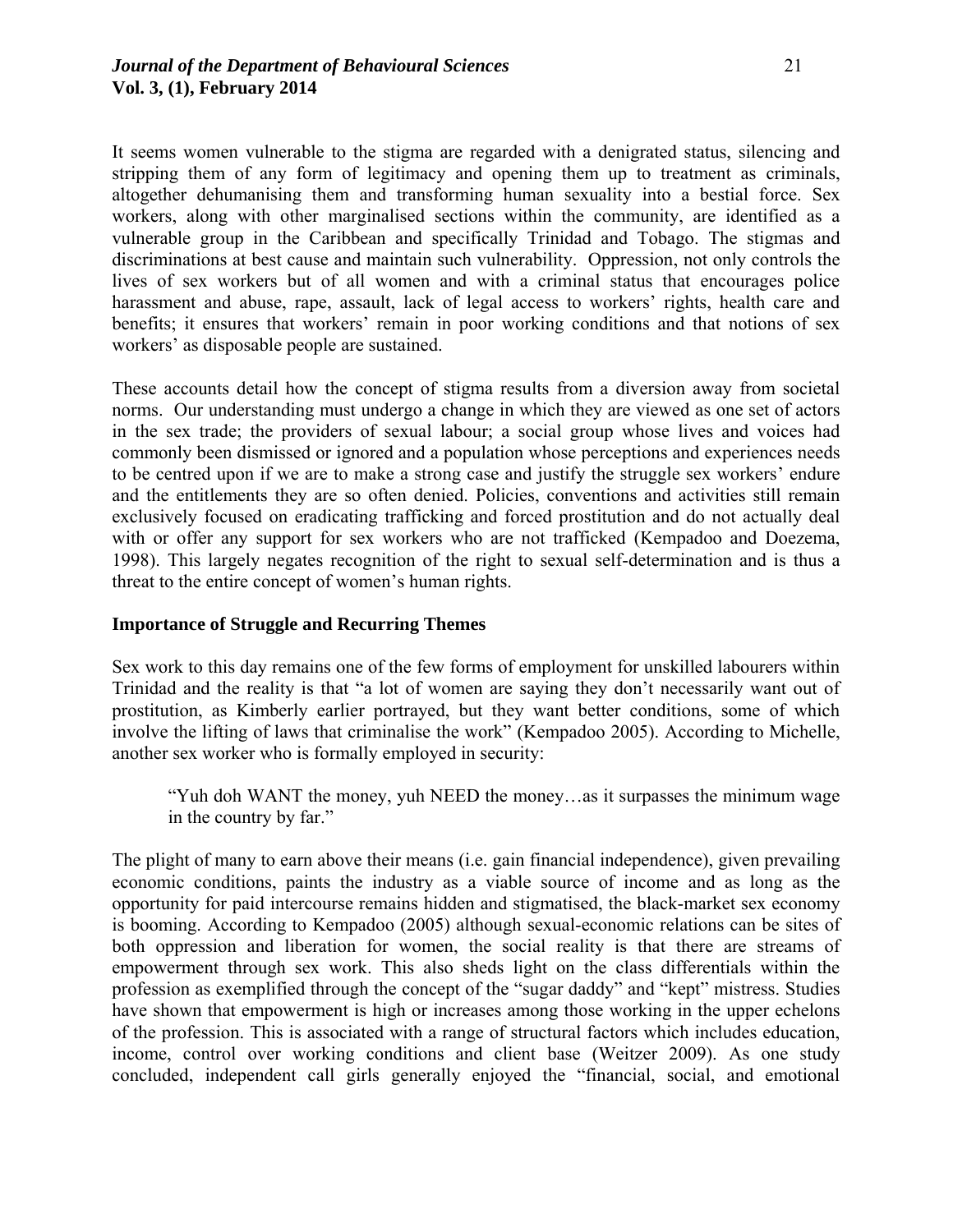#### *Journal of the Department of Behavioural Sciences* 22 **Vol. 3, (1), February 2014**

wherewithal to structure their work largely in ways that suited them and provide...the ability to maintain healthy self-images" (Lucas 2005:541).

During fieldwork, another theme resonated amongst most sex workers where men, more so local men, have the mentality that women are treated on the basis of whether they are a prostitute or not. As Jennifer explains:

"When they know you is a prostitute, they like to treat you a certain way...Trini men especially. They know you are a prostitute; they treat you like a prostitute. You have no rights especially when a client ill-treating or advantaging you in any way at all."

Jennifer also spoke of being raped for two days, beaten and tortured by two local guys in a deserted area in Santa Cruz, and luckily was able to escape with her life but with no form of redress given her status. Rachel corroborates:

"There's no redress. No way. You go to the police station and tell them you making "fares" on the street, and a guy pick you up and carry you in the back and rape you, police don't do nothing. Basically you gets no justice. You cannot go to any station in Trinidad and report that this is the job you are doing and you were raped. Even if you were stabbed, robbed…not only rape but any other thing, they would not take it on. They would in fact say that you look for that."

Jennifer's contribution reflects how violence and patriarchy are recurring themes throughout the profession. The fact that there is no redress and a client's ill-treatment highlights how laws against prostitution and the stigma imposed on sex work provokes and permits violence, ensures poor working conditions, and continuously keeps sex workers locked in a struggle; a struggle which occurs on a more individualistic than collective basis throughout the two locations.

As Chocolate Fudge reveals in her own words however, there can be a disinclination to collectively support the reification of decriminalisation:

"Yes it is, it is very stigmatised. If it wasn't, well…it would have been even more stigmatised because well people would want to know why then they put this... [sex work] as a legal thing…but it would not stop girls from coming to work because this is a money making business. People in society would still look at them…[sex workers]…as whores and sluts and stuff, that's why I say it would still be stigmatised, it wouldn't make a difference. It would just make the girls more comfortable to work…If it have people who could explain the concept and the whole business thing to society, then the whole stigma would disappear…that's the government's responsibility. Yes, it's our responsibility too, but we can't just go out on the streets and protest for prostitution…Because of that stigma in Trinidad and Tobago, my parents don't know I'm doing this, and my daughter, she don't know I'm doing this. Well meh boyfriend know I'm doing this but I wouldn't want to put myself out there. Ah done already know T&T have that stigma…yuh know how yuh mother would think about yuh, yuh know how yuh father go think about yuh, yuh aunts, yuh uncles, yuh sisters would know how…so I wouldn't put myself in the forefront and protest for prostitution to get downgraded by my family…money is not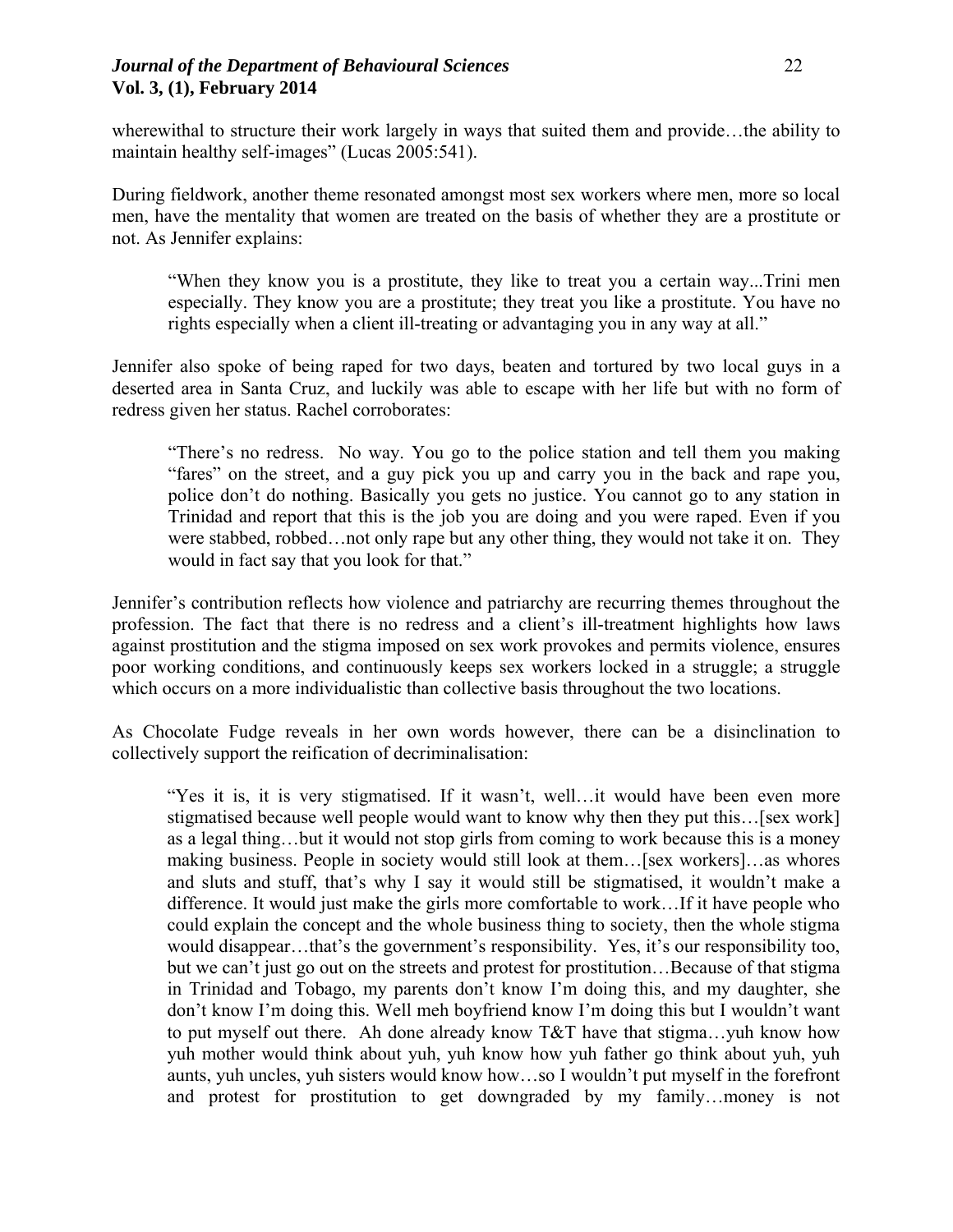### *Journal of the Department of Behavioural Sciences* 23 **Vol. 3, (1), February 2014**

everything…but ah getting it and they don't have to know how ah getting it because ah not living with them, but I would not want them to know that this is what I do…"

She further states from her point of view:

"Everybody is for themselves. Here have different groups of people. It have Spanish, Jamaicans, it have the locals, everybody stick to they self. Some locals don't talk to locals, some locals does talk to Spanish, some locals does talk to Jamaicans, not everybody does talk to everyone…like if two girls does talk to each other, they would talk about their problmes, but they wouldn't go and tell everybody, they wouldn't go and sit down in a group and tell everybody about their problems…they don't do that…it not necessary…I don't think it's a bad thing, yuh come here to make money and really yuh not supposed to be studying anybody else problems. Yuh come and yuh have yuh problems, you deal with yuh problems on yuh own…I don't really want to know anyone business. Some don't have the mentality to sit down and talk about yuh problems and sort it out and say let we shake hands and be friends. We, some of them, well most of them don't have that kind of intelligence to sit down and do that…and I wouldn't put myself in the forefront to say don't do that, don't do this…"

The above suggests ways in which capitalism enforces competitiveness, individuation and a lack of solidarity among the women. It brings into question whether the sex workers' movement remains out of reach. Such movements allow societies to confront fundamental questions about social structures, sexuality, life and moral rights and wrongs. But the desire to fuel a movement within Trinidad seems suppressed because this position is at loggerheads with many conservative groups, institutionalised religions and feminist lobbies that are united in condemning prostitution. However, a support of sex workers' demands for decriminalisation of the work stems from the knowledge that these women are prime examples of the agency within this group.

#### **On-going thoughts and discussion**

This small overview of my on-going research provides insights into the depths of stigmatisation and criminalisation within Trinbagonian society sex workers face. Whether there exists a force willing enough to shift this construction through which prostitution is understood is the focus of my future research. It is hoped that it will shed more light on the need for a movement within our society and a transformation of ideological patterns which has shackled us to archaic traditions and a period defined by colonial domination.

Feminism is of central importance in highlighting the struggles for social change within the society and a prostitute's rights activism that seemed lost in both districts. There are many hidden myths about prostitution and society seems to be apathetic towards counteracting these myths and embracing. It was obvious that whether indoor or outdoor, structural conditions are a key predictor of vulnerability amongst these women who entered the sex industry. These conditions are predicated on a gendered hierarchy and a systematic privileging of the male and the masculine which continues to be prevalent within the industry even though social relations involving sexual labour are not inherently tied to specific gendered roles or bodies. As such, "sex work" has been constructed where female sexuality threatens male control and domination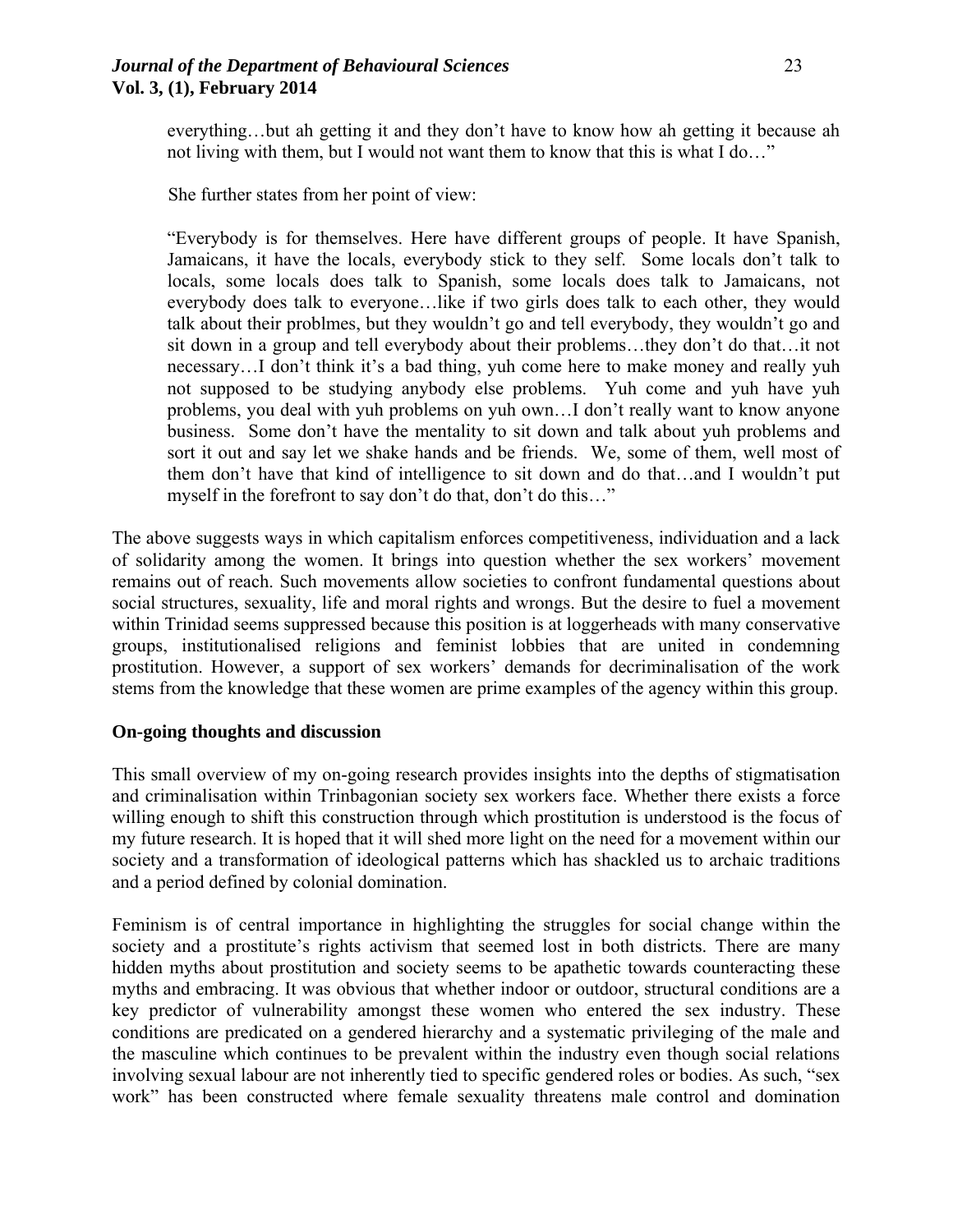within a contextual arrangement of cultural, social, economic and political systems that produce the stigmas and the condemnation femininity defies. Hegemonic institutions within our society perpetuate the stigma, but again that story will be part of future research.

The severity of victimisation is frequented upon sex workers, not only by customers who advance the stigma and condemnation, but also by law enforcement officials who negate that in spite of their illegality, sex workers should not be stripped of their basic human rights. Indoor workers receive more protection and their invisibility renders them more capable of being discreet and less marginalised as Goffman illuminates.

Without any form of recourse, commercial sex workers within the Woodbrook and Chaguanas areas are deprived of fundamental rights. As a fixed group within the society, this denial of rights channelled from stigmatisation and criminalisation of the profession is derived from overarching structural and micro arrangements. These arrangements are a system of repressive strategies that effectually denounce the establishment of a movement. One thing rings true, is that in all societies people are selling sex, and it really comes down to a question of how honest we are as a society and how much we are respecting people's rights to make their own choices.

Moving forward, there is a need for a movement, a rallying of various organisations to give aid and for a transformation of ideological patterns. Without a movement, criminalisation of sexual labour pervades and leaves sex workers without freedom of occupational choice, protection of health and safety, and prosecution of those who commit acts of violence. Even if there was an emergence of a movement it would be difficult for the social and cultural climate to immediately change as there exists strong, social taboos against prostitution. A large space of tolerance is not offered to women who participate in sexual commerce but if we channel advocacy into the decriminalisation of sex work, maybe prostitution would be recognised as legitimate work and prostitutes accepted as working women, and for once an opportunity to eradicate the stigma would present itself.

**Author Bio**: Rochelle Kimberly Howe was recently awarded an M.Sc. degree in Sociology in January 2013 from the UWI, St. Augustine Campus. Her research explores the conditions accorded to commercial sex workers'. Ms. Howe is a staunch advocate of sex workers' rights and decriminalisation of the profession and has developed a passion for bringing awareness to social injustices with a focus on topics often regarded as socially taboo. Ms. Howe was a Research Assistant with the Energy Alliance's evaluative study on the Boys' Nature-Nurture Programme in association with Dolly and Associates in the first quarter of 2012. She is currently a researcher with the School of Medicine's Department of Psychiatry and Institute for Gender and Development Studies research project on alcohol use and sexual risk taking in Trinidad and Tobago. Ms. Howe's ultimate goal is to pursue her PhD, and to use her drive and unwavering commitment to foster greater autonomy and dignity amongst Caribbean Sex Workers.

# **REFERENCES:**

Akaloo, Nasima. 2009. *The Representation of Female Prostitution in Selected Contemporary Colombian Narratives*. Master's Thesis, the University of the West Indies, St. Augustine, Trinidad.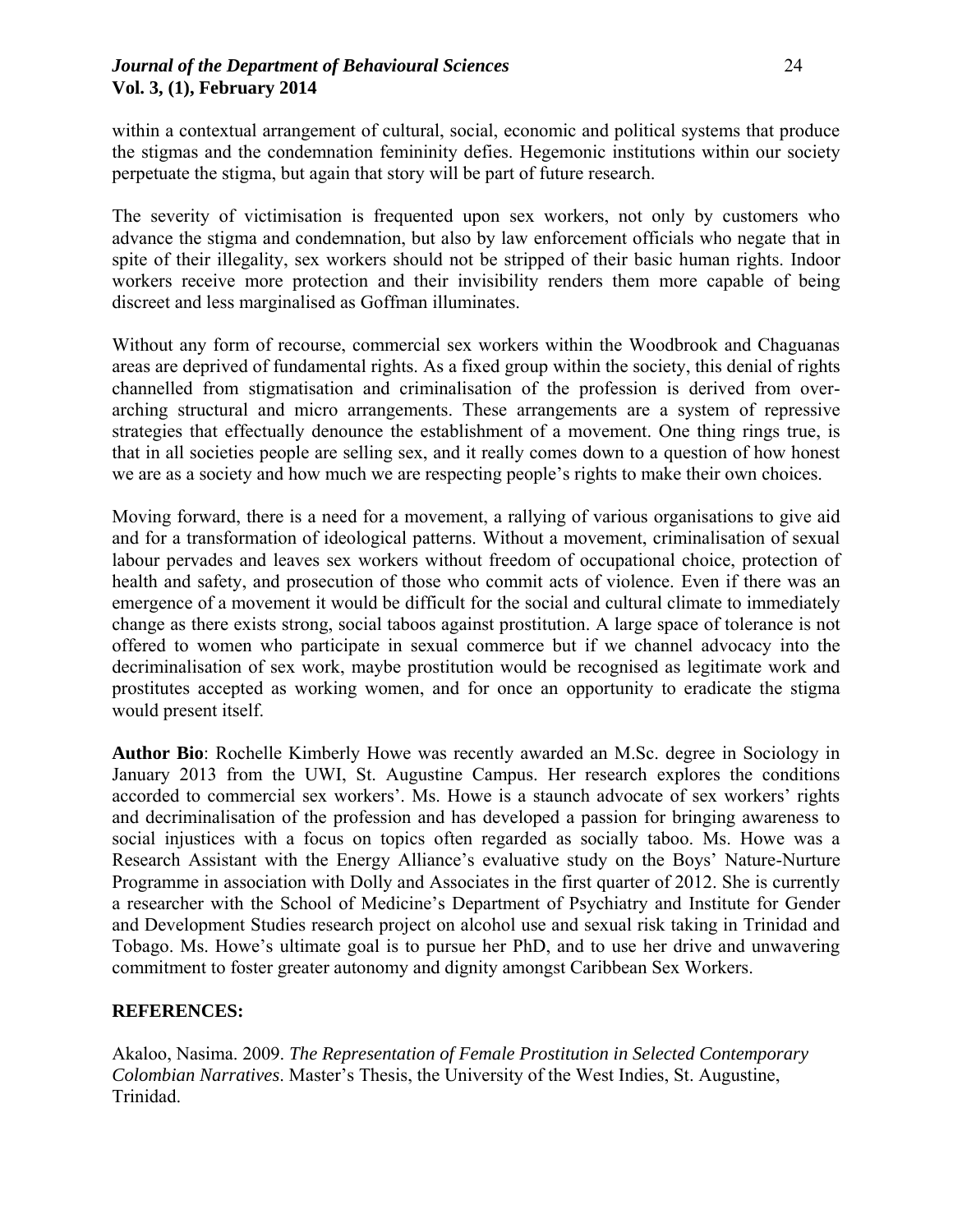Benjamin, Harry, and Robert E. L Masters. 1964. *ProstitutionandMorality:ADefinitive Report on the Prostitute in Contemporary Society and an Analysis of the Causes and Effects of the Suppression of Prostitution*. New York: Julian.

Califia, Pat. 2000. "Whoring in Utopia." *Public Sex: The Culture of Radical Sex*, by Pat Califia. Cleis Press.

Centre for Advocacy on Stigma and Marginalization (CASAM). 2008. *Rights-Based Sex Worker Empowerment Guidelines: An Alternative HIV/AIDS Intervention Approach to the 100% Condom Use Programme.*

Chaguanas Borough Corporation.2012. http://localgov.gov.tt/CHA/cha.htm. [Accessed August 31, 2012]

Chaguanas Borough Corporation. 2006. *The Contributors: Profiling the Builders of Chaguanas*, Volume 1, final editing by Surujrattan Rambachan, 11-13. Chaguanas, Trinidad and Tobago: Chaguanas Borough Corporation

Chapkis, Wendy. 1995*. Prostitution, Politics and Policies: An Examination of the Commercial Sex Trad*e. PhD thesis, The University of the West Indies, St. Augustine, Trinidad, 1995.

De Paoli, Rudy. 2004. *Review of Stigma: Notes on the Management of Spoiled Identity*. Institute for the Study of Human Knowledge. http://ishkbooks.com/ [Accessed August 31, 2012]

Delacoste, Frédérique and Priscilla Alexander, (eds). 1998. *Sex Work: Writings by Women in the Sex Industry.* California, USA: Cleis Press

Durkheim, Émile. 1984. *The Division of Labour in Society.* Translated by W.D. Halls. New York: Free Press.

Durkheim, Émile. 1982. The Rules of Sociological Method. *The Rules of Sociological Method and Selected Texts on Sociology,* edited by Steven Lukes, 29-163. London and Basingstoke: Macmillan.

Dutta, Ananya. 2012. Sex Workers hold 'Freedom Rally' in Kolkata. *The Hindu* http://www.thehindu.com/news/national/article3679515.ece [Accessed August 31, 2012]

Goffman, Erving. 1961. *Encounters: Two Studies in the Sociology of Interaction.* Indianapolis: Bobbs-Merrill.

Goffman, Erving. 1963. *Stigma: Notes on the Management of Spoiled Identit*y. New Jersey: Prentice-Hall

Goffman, Erving. 1983. The Interaction Order. *American Sociological Review,* 1-17.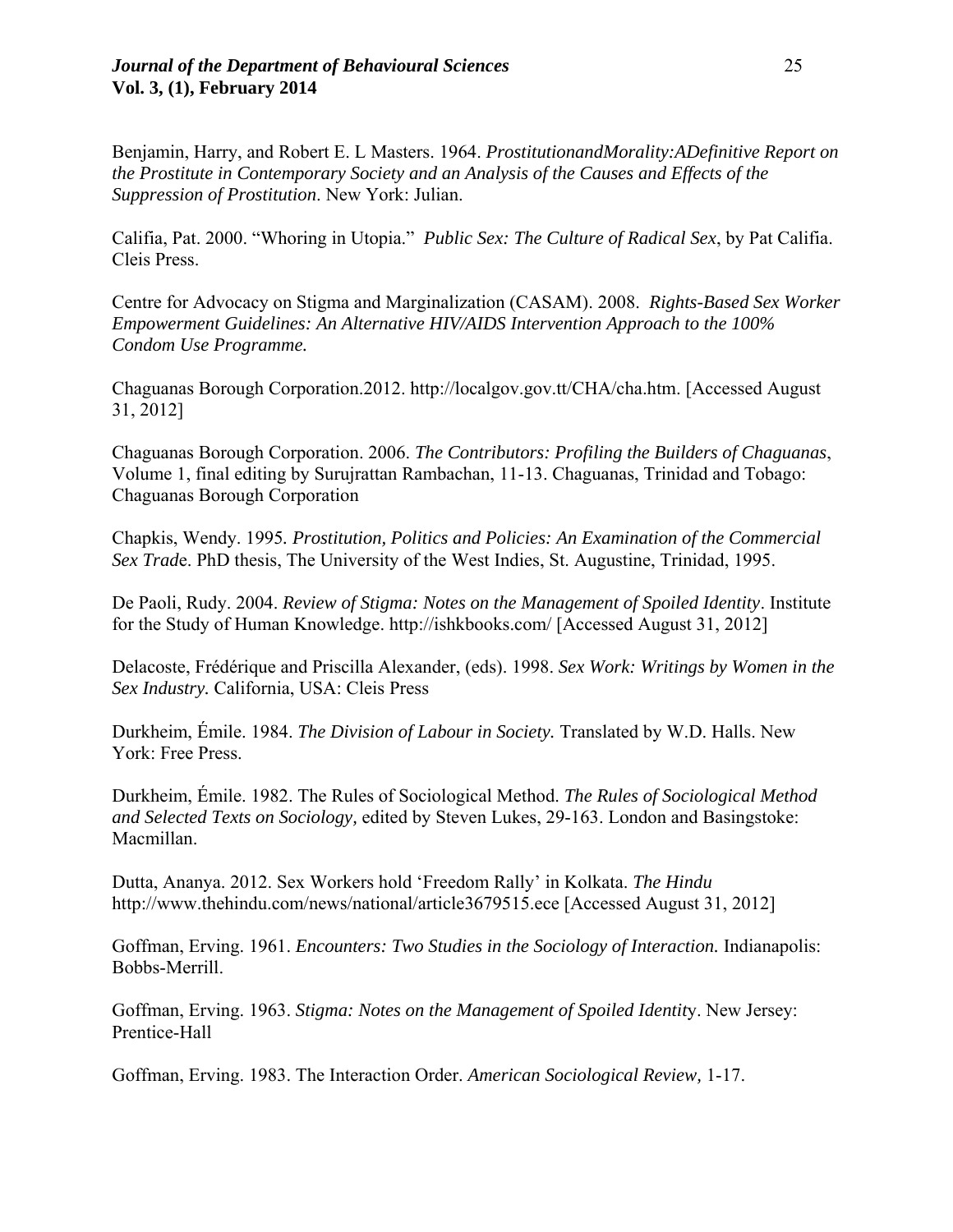#### *Journal of the Department of Behavioural Sciences* 26 **Vol. 3, (1), February 2014**

Henriques, Fernando. 1965. *Prostitution and Society Vol. 2*. London: Panther

Joardar, Biswanath. 1984. *Prostitution in Historical and Modern Perspectives.* New Delhi, India: Inter-India Publications.

Kempadoo, Kamala. 2001. Freelancers, Temporary Wives and Beach-Boys: Researching Sex Work in the Caribbean. *Feminist Review*, no. 67 (Spring 2001): 39-62.

Kempadoo, Kamala and Jo Doezema. 1998. *Global Sex Workers: Rights, Resistance and Redefinition.* New York: Routledge.

Kempadoo, Kamala. 2001. Women of Color and the Global Sex Trade: Transnational Feminist Perspectives. *Feminism, Race, Transnationalism* 1, no.2 (2001): 28-51.

Lengermann, Patricia Madoo, and Jill Niebrugge. 2004. A Feminist Portrait of the Macro-Social Order. Contemporary Sociological Theory and Its Classical Roots: The Basics, edited by George Ritzer, 109-111. New York: McGraw-Hills Companies Inc.

Lucas, AM. 2005. The Work of Sex Work: Elite Prostitutes' Vocational Orientations and Experiences. *Deviant Behaviour* 26: 513-46

Nelson, E.D. 1993. "Sugar Daddies: "Keeping" A Mistress and the Gentleman's Code." *Qualitative Sociology* 16, no.1: 43-68.

Neptune, Harvey R. 2007. *Caliban and the Yankees: Trinidad and the United States Occupation*. Chapel Hill: The University of North Carolina Press.

Raymond, Afra. 2004. Chaguanas – Part 2 – Bursting at the Seams. *Property Matters* (August 12, 2004) http://www.raymondandpierre.com/articles/article24.htm. [Accessed August 31, 2012]

Raymond, Afra. 2004. Chaguanas – Trinidad's Fastest Growing Town. *Property Matters* (July 24, 2004) http://www.raymondandpierre.com/articles/article23.htm. [Accessed August 31, 2012]

Ritzer, George. 2004. *Contemporary Sociological Theory and Its Classical Roots: The Basics.*  New York: McGraw-Hills Companies Inc.

Ritzer, George (ed). 2000. *The Blackwell Companion to Major Social Theorists.* Massachusetts: Blackwell Publishers.

Ritzer, George, and Douglas Goodman. 2004. *Classical Sociological Theory.*New York: McGraw-Hills Companies Inc.

Turner, Jonathan. 2003. *The Structure of Sociological Theory*. California: Wadsworth/Thomson Learning Inc.